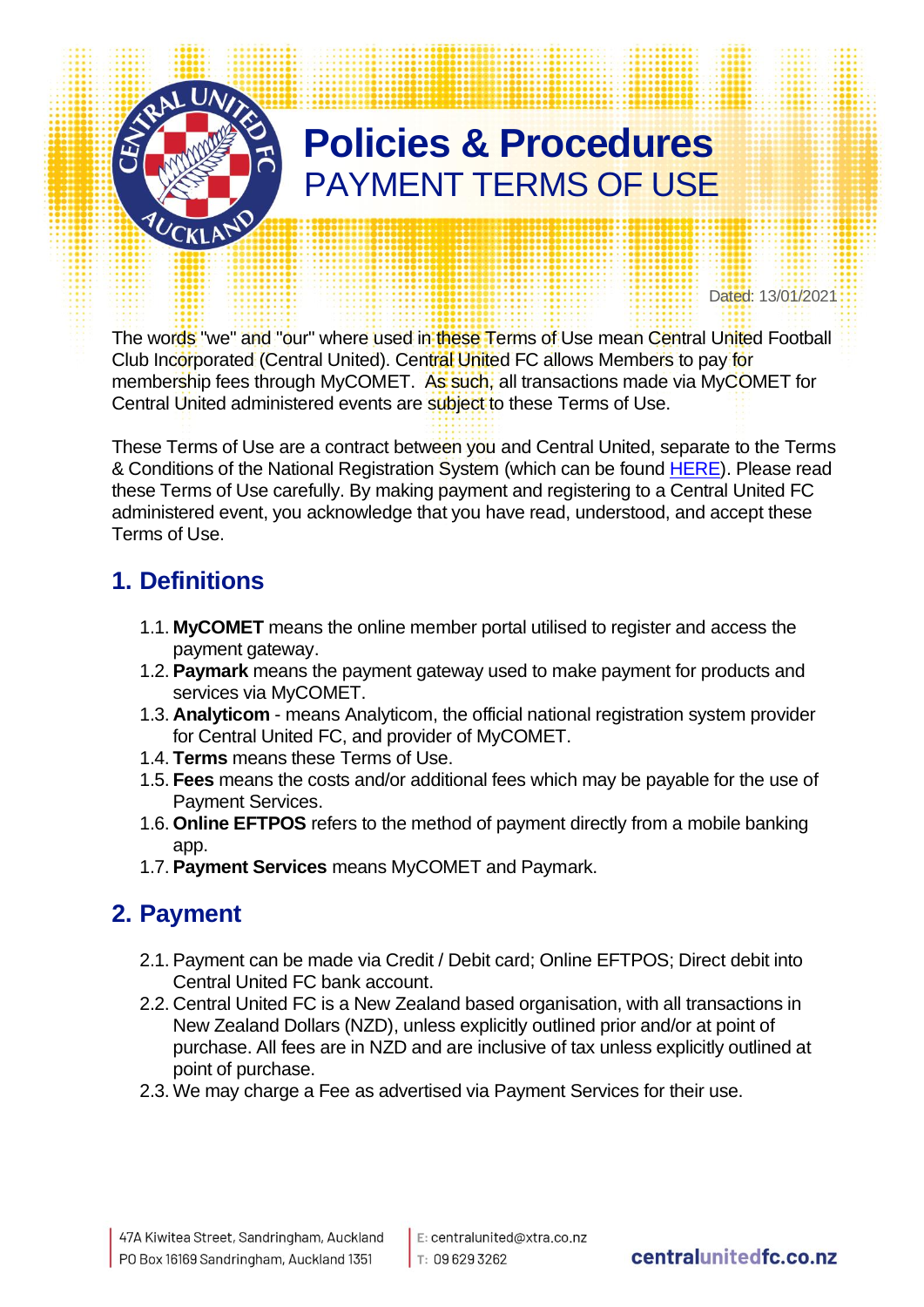

#### **3. Use of Payment Services**

- 3.1. You agree to not use MyCOMET for any improper, injurious, offensive or unlawful purpose.
- 3.2. You will pay all Fees payable for the Payment Services at the time of online transaction by credit credit or Online EFTPOS. We reserve the right to amend any Fees from time to time, and to adjust any Fees recorded on the Payment Services if the price recorded is incorrect.
- 3.3. If you are using a credit card, you represent and warrant that the credit card is issued in your name and that you shall pay to the credit card issuer all Fees incurred through the use of Payment Services. These charges may include card tokenisation and/or transaction fees.
- 3.4. Upon commencing a transaction through MyCOMET you will be presented with a confirmation screen verifying the transaction details you wish to process. It is your responsibility to verify that all transaction information and other details are correct. We shall have no liability for transactions which are incorrect as a result of inaccurate data entry in the course of providing Payment Services or for loss of data or information caused by factors outside of our control.
- 3.5. We also use a payment gateway operated by Paymark for transactions incurred via MyCOMET. Paymark will collect information about you (including information about transactions processed by you) from time to time through Paymark. Any such information collected shall be treated in accordance with the Paymark Privacy Policy which can be found [HERE.](https://www.paymark.co.nz/privacy-policy/)

#### **4. Refunds Policy**

- 4.1. Refunds are at the sole discretion of Central United FC. Any requests for refunds will require the authorisation of the President or a delegated financial officer of Central United FC. If your refund request is accepted, the refund will be transferred back to the originating credit card, nominated account, or held to your credit against future invoices. No cash refunds will be given.
- 4.2. In the case of overpayment, a refund will only be provided when it has been proven that there has been an overpayment or where we are obliged to provide a refund by law. When applying for a refund you must provide us with proof of the overpayment or provide reasons why the refund should be made.